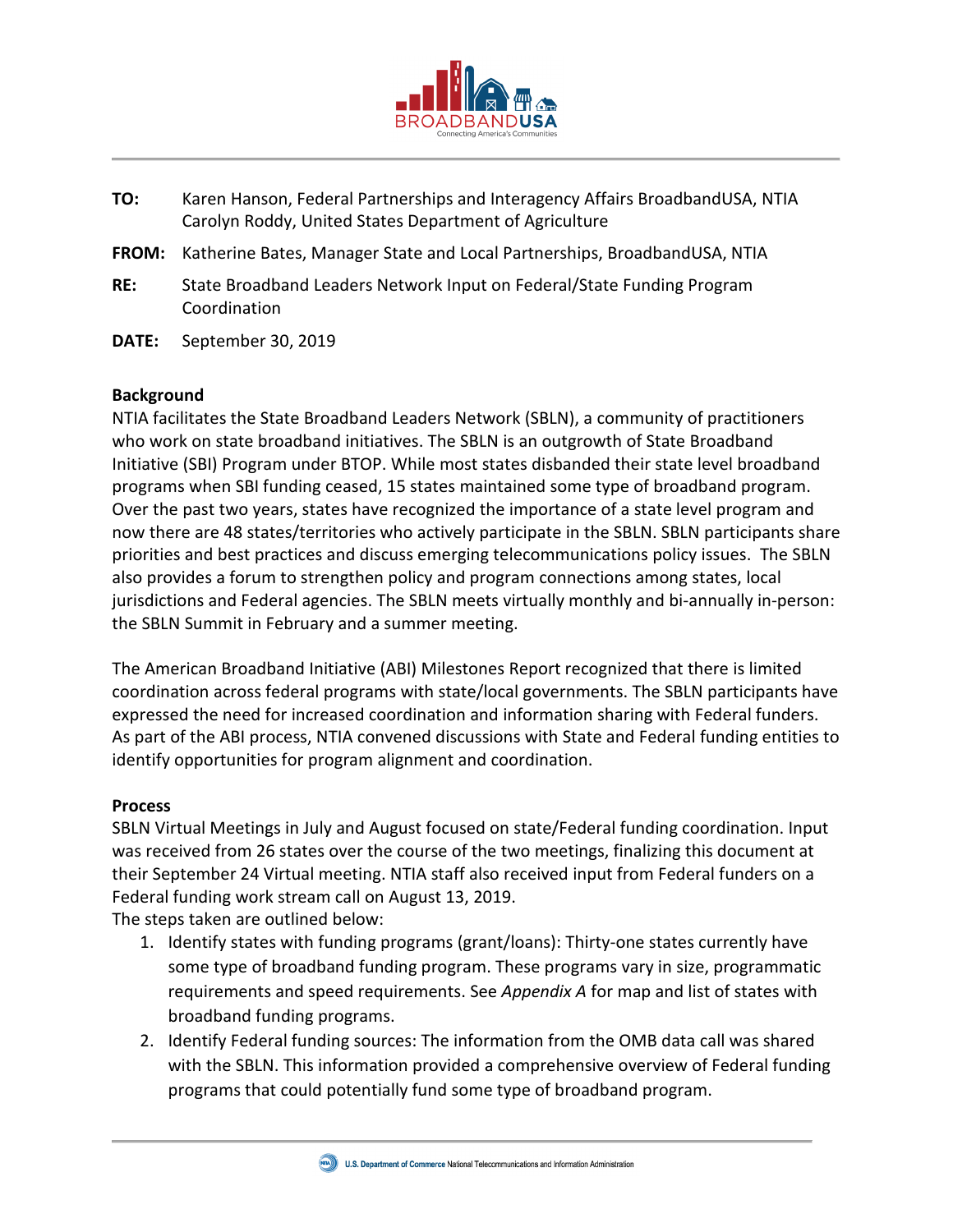

- 3. Provide examples of where has coordination worked.
- 4. Provide examples of where improvement on coordination could occur.

The SBLN determined that it would be best to categorize the areas of coordination/improvement into the following:

- Marketing and Outreach
- Timing of Applications (both Federal and state)
- Application Scoring Incentives
- Coordination of Applications to Ensure No Duplication/Overbuilding
- Inconsistent Definitions
- Data and Mapping
- Metrics

And finally, the SBLN developed some general process improvement suggestions, both at the state and Federal level.

### **Recommendations:**

## **Marketing and Outreach Coordination:**

- Joint state/Federal broadband program outreach efforts have proven successful. EDA has conducted with some of with their regional offices. The USDA efforts in Oregon, Washington, Wyoming, New Mexico and Mississippi have been (will be) successful.
- The meetings are most successful when there is a joint state and federal planning team. They should include all federal agencies that have broadband funding (depending on focus of meeting.)
- OCC/Treasury, Federal Reserve Banks can also be involved in the meetings, or if they have separate ones, they normally notify and include the state leaders in their process.
- NTIA Workshops/Broadband Summits have also been good to promote programs that can work together.

## **Timing of Applications:**

- The schedule of Federal application funding cycles should be released in advance, optimally on an annual basis. If this occurred, states could try to align their funding cycles to the federal schedule to the best of their ability.
- An annual calendar should be created for all the main Federal broadband related funding programs and kept in one accessible on-line location.
- States need to know timing of who has been awarded funding as soon as possible if using Federal or state funding as a match.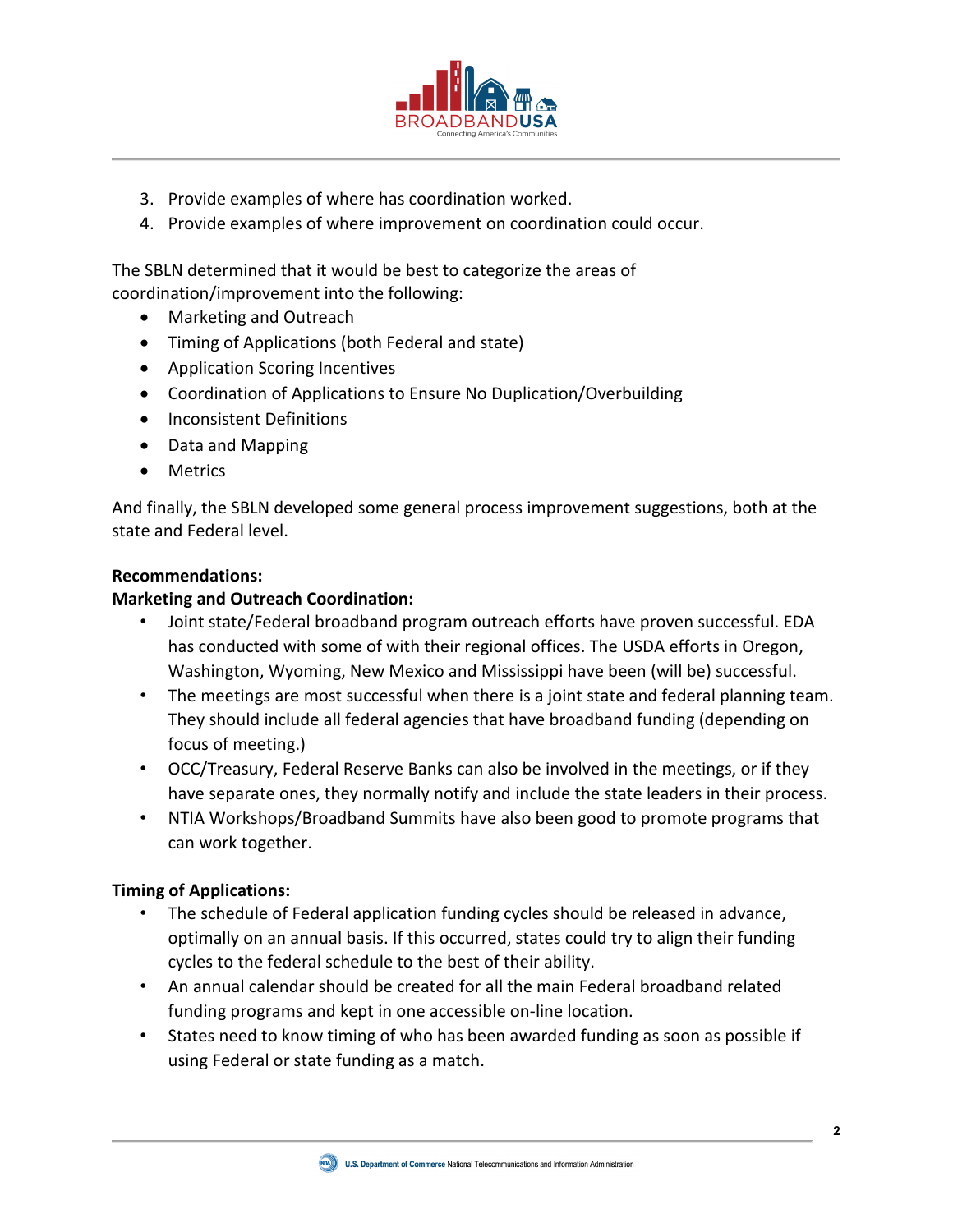

• More information is better, including evaluation timelines, even if they are only "window" estimates.

## **Application Scoring Incentives to Promote Coordination**

- Points for ReConnect recognized the value of state coordination, but there were issues:
	- o confusion as to what defines a broadband "plan" and "office"
	- $\circ$  not all states have ILECS and electric co-ops, so including this in scoring doesn't reflect the different states approach to broadband.
- Points should be given to states that have existing broadband funding programs, including state level USF programs. This could incent states to create or fund broadband programs.
- Federal programs should allow state programs as "match" and give incentives to do this.
- Points should provide incentive to states and not penalize the applicant.

### **Coordination of Applications to Ensure No Duplication**

- The "no duplication" of funding requirement (federal/state) isn't clear. More clarity is needed, especially with USF funding: telehealth, education, type of service deployed. Type of service has become a larger issue with satellite broadband being funded through USF funds, making large areas ineligible.
- Eligible area determination is hard as different funding programs have different eligible areas definitions making it difficult to line up areas that are qualified under more than one program.
- Differing definitions of rural at the Federal level is a long standing issue.

#### **Inconsistent Definitions Across Programs:**

- Eligible areas: who defines it, what if state and federal areas conflict?
- Rural areas: What is Rural? Census, OMB, USDA, National Center for Education Statistics. Article from Washington Post (2013) states that there are 15 federal definitions of rural and 11 in USDA alone. States might have different definition of rural also.
- Broadband speed: states define this differently, not all define it as 25/3mbps per the FCC definition. NTIA's 2019 state scans are compiling the definitions by state; the information should be available in October 2019.

#### **Data and Mapping:**

- The issues surrounding the collection of FCC 477 data and the National Broadband Map are well-known, but must be addressed.
- Disparate efforts to improve mapping issues are on-going. More coordination among the efforts (FCC, USTelecom, states, NTIA) is needed.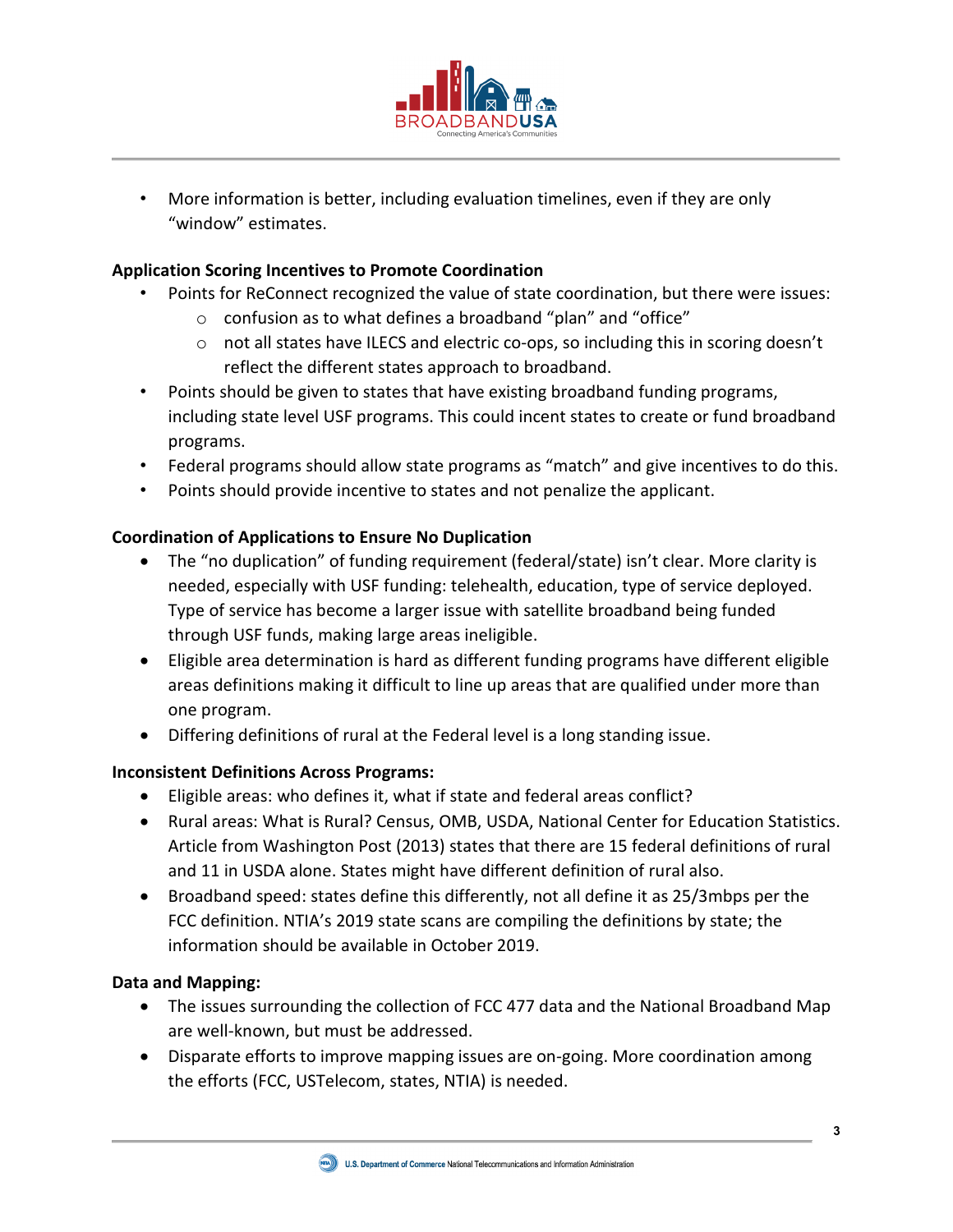

- The NTIA National Broadband Availability Map (NBAM) efforts coordinate with states, but in phases, which makes for a slower roll-out than what states would like.
- NTIA's state scan efforts track which states are doing data collection of some type, even if only using 477 data. This update will be complete in October 2019.

#### **Metrics**

- Different Federal programs require different metrics, making it difficult and sometimes onerous when different funding programs are used. States could try to align their reporting requirements to Federal requirements, but which ones?
- Some EDA/CDBG metrics are onerous or difficult to track such as job creation or low/moderate income benefit. There is a realization that some of these requirements are mandated.
- There needs to be consistency among requirements and applications something similar to the common app for college, but for broadband.

### **Specific Process Improvement Suggestions:**

- Best models are Appalachian Regional Commission (ARC), Delta Regional Authority (DRA) and the Northern Borders Regional Commission (NBRC):
	- $\circ$  Programs are successful because the governors are onboard and have buy-in.
	- o Staff members representing the programs are imbedded in each state, mostly in the offices that are working on broadband. This makes the application process more collaborative.
	- o Funding tends to be more flexible than FCC or USDA funding.
- SBLN could work with USDA to create a model funding program for states to emulate; model could offer guidance to states on how their funding could work with USDA funding.
- USDA's funds are not as flexible as project moves forward if there are changes in the project, which there often are in broadband projects. It seems as though the programs do not accommodate small business/start-ups/entrepreneurs. Could there be more flexibility in the funding as the projects evolve?
- USDA RUS programs tend to be risk-adverse. Broadband is sometimes risky, especially when compared to other RUS eligible programs such as sewer and water.
- It is important that states work closely with USDA Telecommunications GFRs. The collaboration among states and the GFRs has increased as was evidenced in the roll-out of ReConnect.
- Explore the feasibility of a federal funding pilot program to include block grant funding directly to states to allow for reverse state auctions around defined parameters.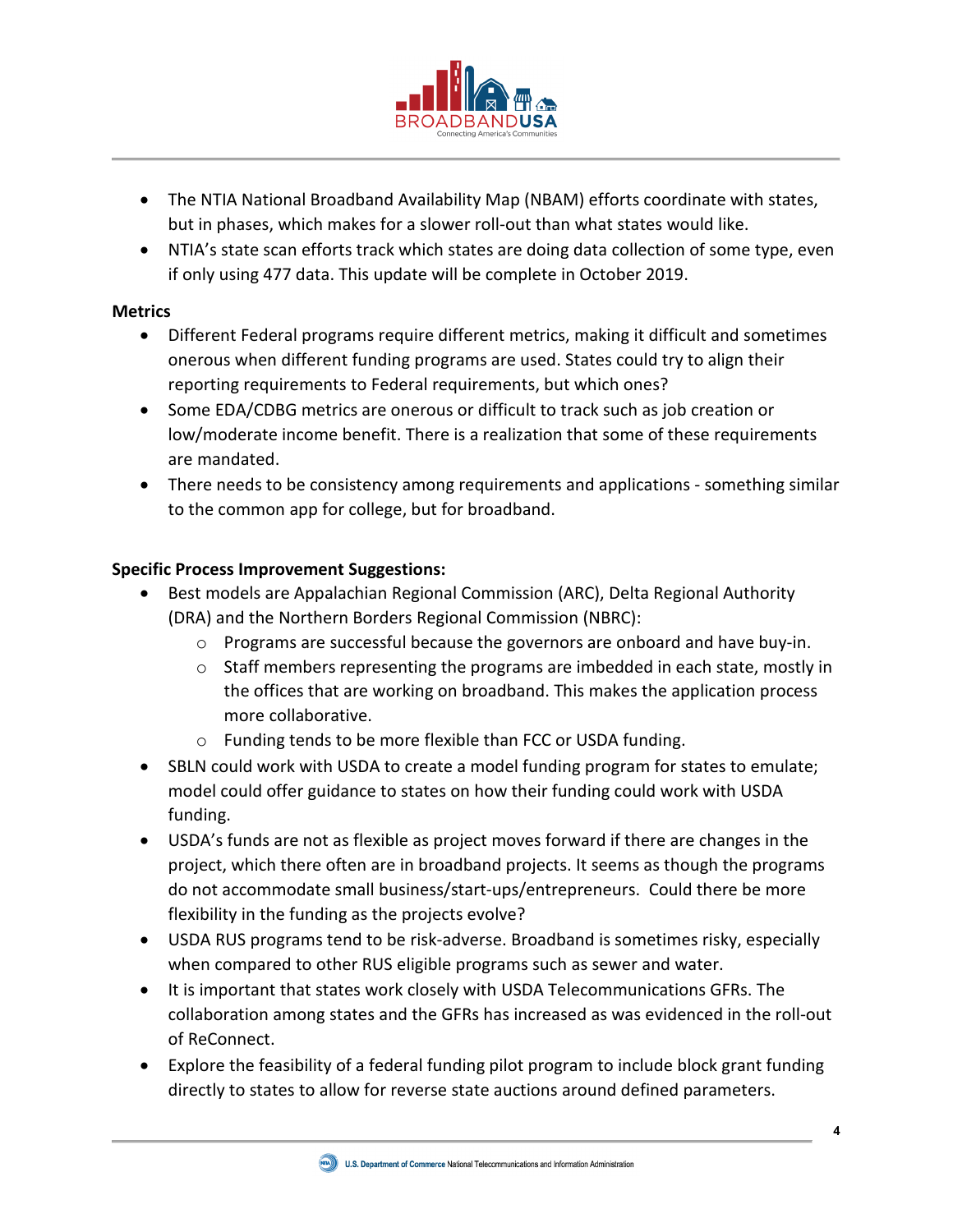

[Nebraska](https://ruralbroadband.nebraska.gov/meetings/task-force/2019Sept/DraftNUSFRecommendationsAug222019.pdf) is currently exploring the feasibility of a state-run reverse auction and New York has successfully implemented their [New NY Broadband Program](https://esd.ny.gov/esd-media-center/esd-blog/new-ny-broadband-program) that incorporates a reverse auction.

The SBLN appreciates that the ABI recognized the need for better coordination among state and federal agencies and looks forward to working through these issues with the Federal Funding Workstream members.

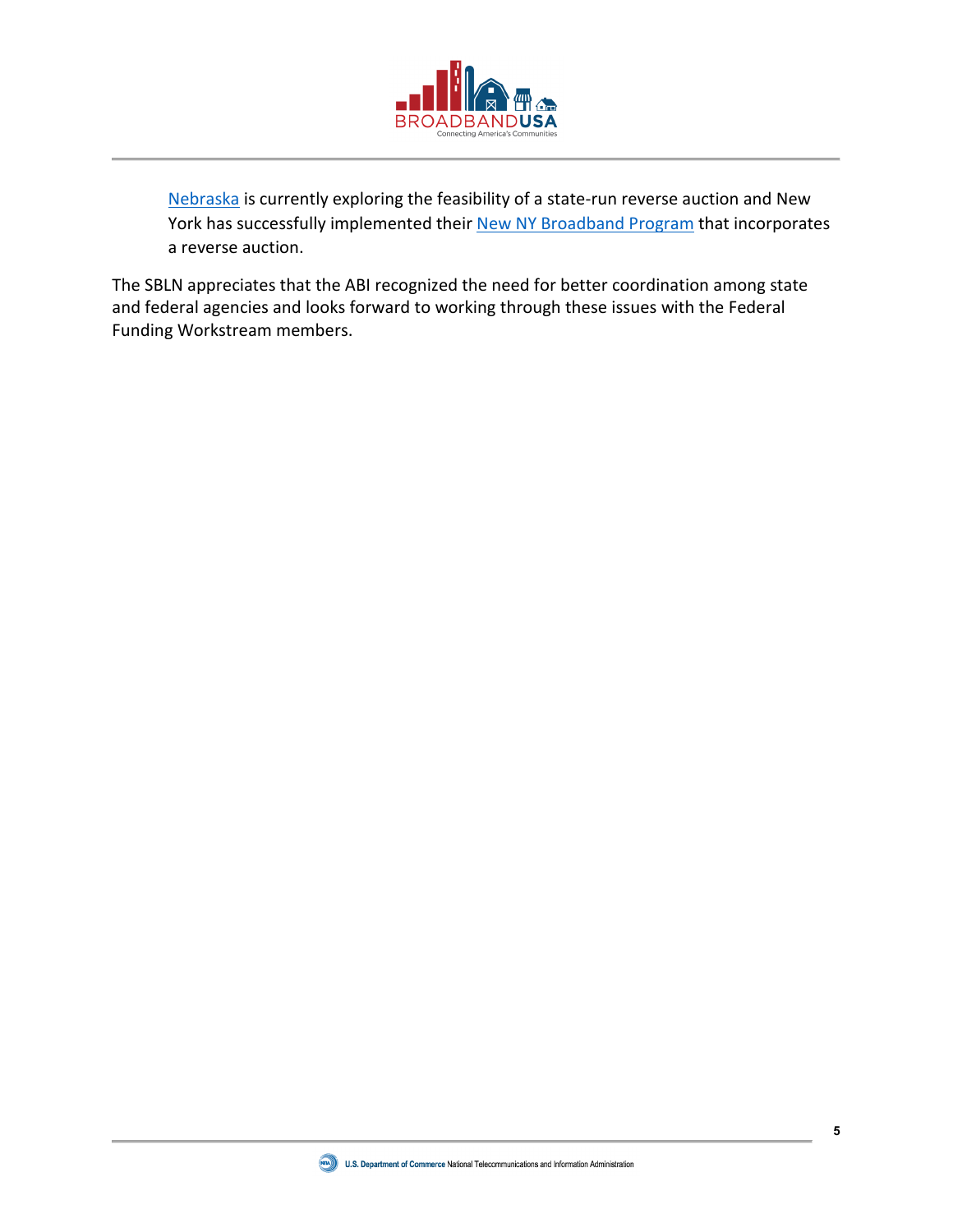

# **Appendix A States with Broadband Grant Programs**



![](_page_5_Picture_3.jpeg)